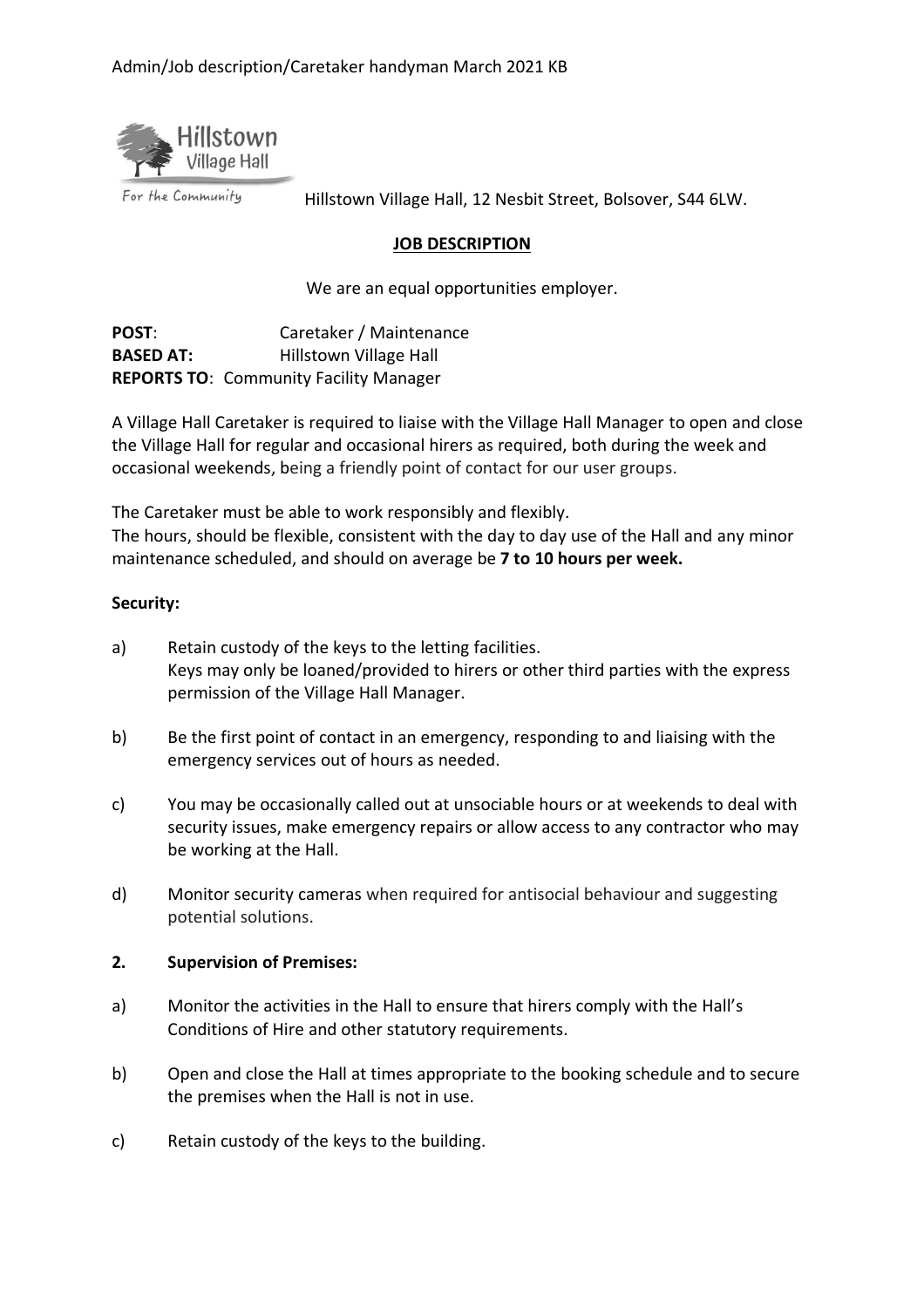d) Receive and check deliveries to the facilities (where necessary)

### **3. Servicing**

a) Ensure that the building remains tidy, and that all furniture and equipment is appropriately stored after use.

### **4. Management of Systems:**

Manage and adjust systems and services within the Hall as and when required with particular regard to:

- a) Testing the fire alarm system on a weekly basis and maintain test register.
- b) Testing the emergency lighting system on a monthly basis and recording the results thereof.
- c) Regulating the heating system, if required, to ensure that an adequate level of heating is maintained while ensuring unnecessary usage is avoided.
- d) Recording, on a monthly basis, the electricity and gas meter readings and advising the Village Hall Manager of readings.
- e) Completing, on a monthly basis, an Inspection Checklist and notifying the Village Hall Manager of any action needed.

# **5. Maintenance and Safety:**

- a) Ensure that the Village Hall Manager is promptly informed of any new maintenance issues, defects of furniture, fittings and equipment or damage.
- b) Ensure that all lights and heating are working effectively, changing light bulbs/strip lighting and occasionally working at height.

# **6. Setting Up:**

a) Assist with (as appropriate\*) the setting out and subsequent removal and securing after use, of chairs, tables and other equipment in the hall.

\*Setting up tables and chairs for those groups that may have difficulties e.g., Senior Citizens Social, disabled.

# **7. General**

- a) Understand and implement fire safety regulations, Health and Safety Regulations, COSHH, emergency procedures and the rules for evacuating the building.
- b) Be familiar with the Health & Safety Policy and the Risk Assessment.